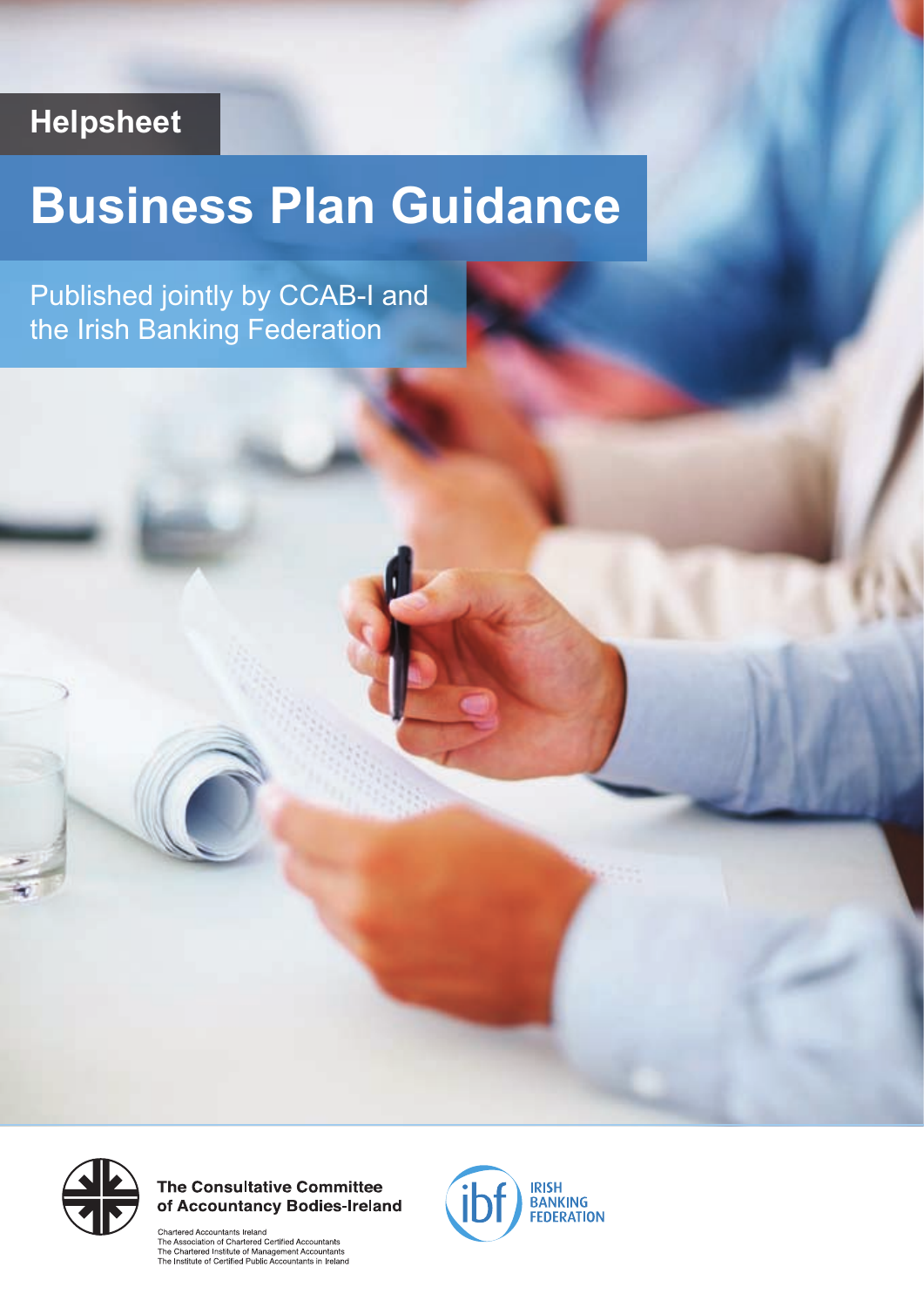*This helpsheet has been prepared by the Consultative Committee of Accountancy Bodies - Ireland (CCAB-I) and the Irish Banking Federation. It is designed to facilitate the use of a common approach, framework and language in the preparation of business plans and raising of bank finance. This helpsheet cannot be regarded as a comprehensive guide to the preparation of a business plan or the raising of bank finance in all cases or in specific circumstances. No responsibility for loss occasioned to any person acting, or refraining from action, as a result of the material in this publication can be accepted by CCAB-I or the Irish Banking Federation.*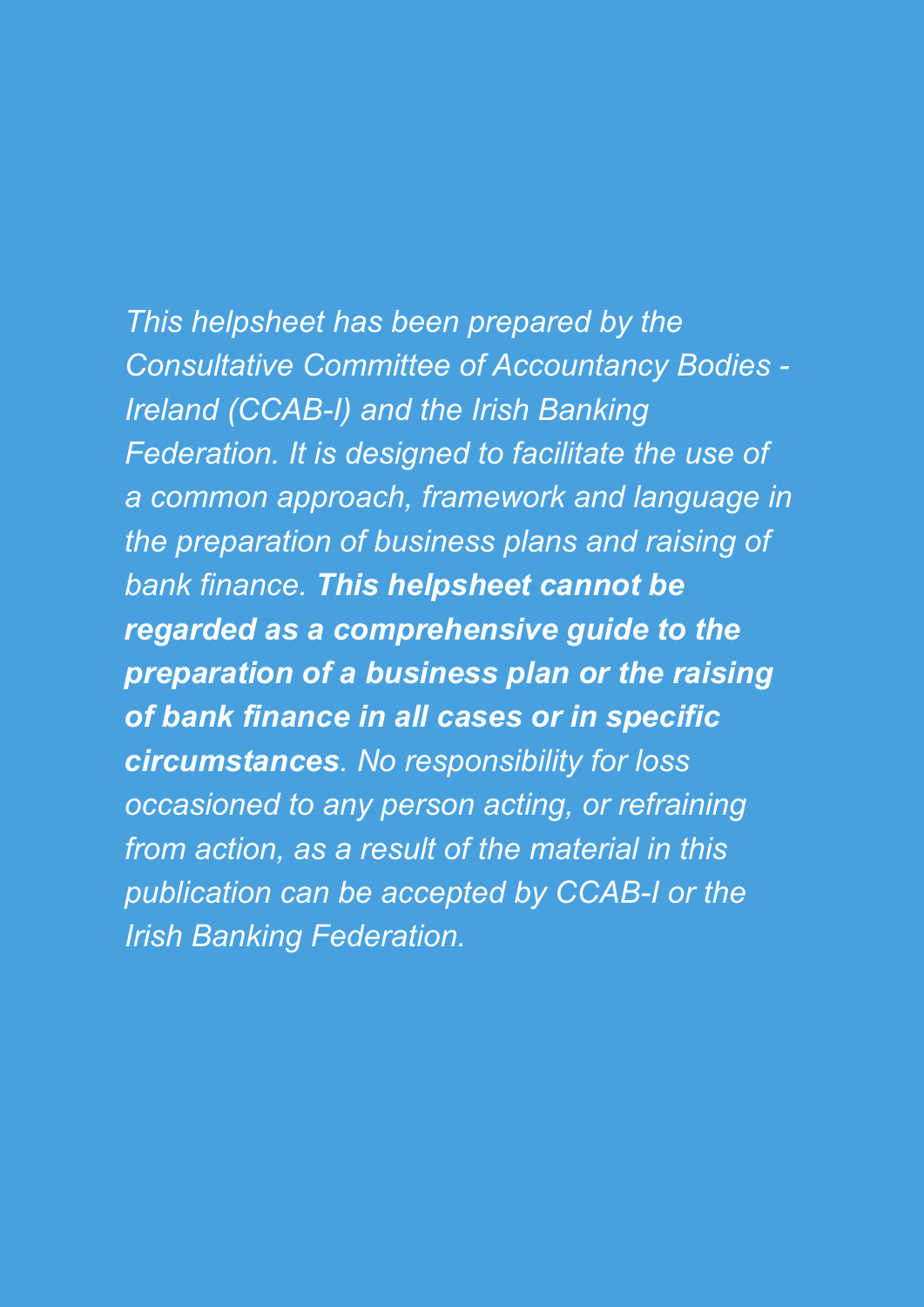## **Contents**

| How to use this helpsheet                                                                            |   |
|------------------------------------------------------------------------------------------------------|---|
| Headings of a business plan                                                                          |   |
| Guidance                                                                                             | h |
| Appendix 1 – Suggested format for a cash flow forecast                                               |   |
| Appendix 2 - Suggested work programme for review of<br>forecasted or projected financial information |   |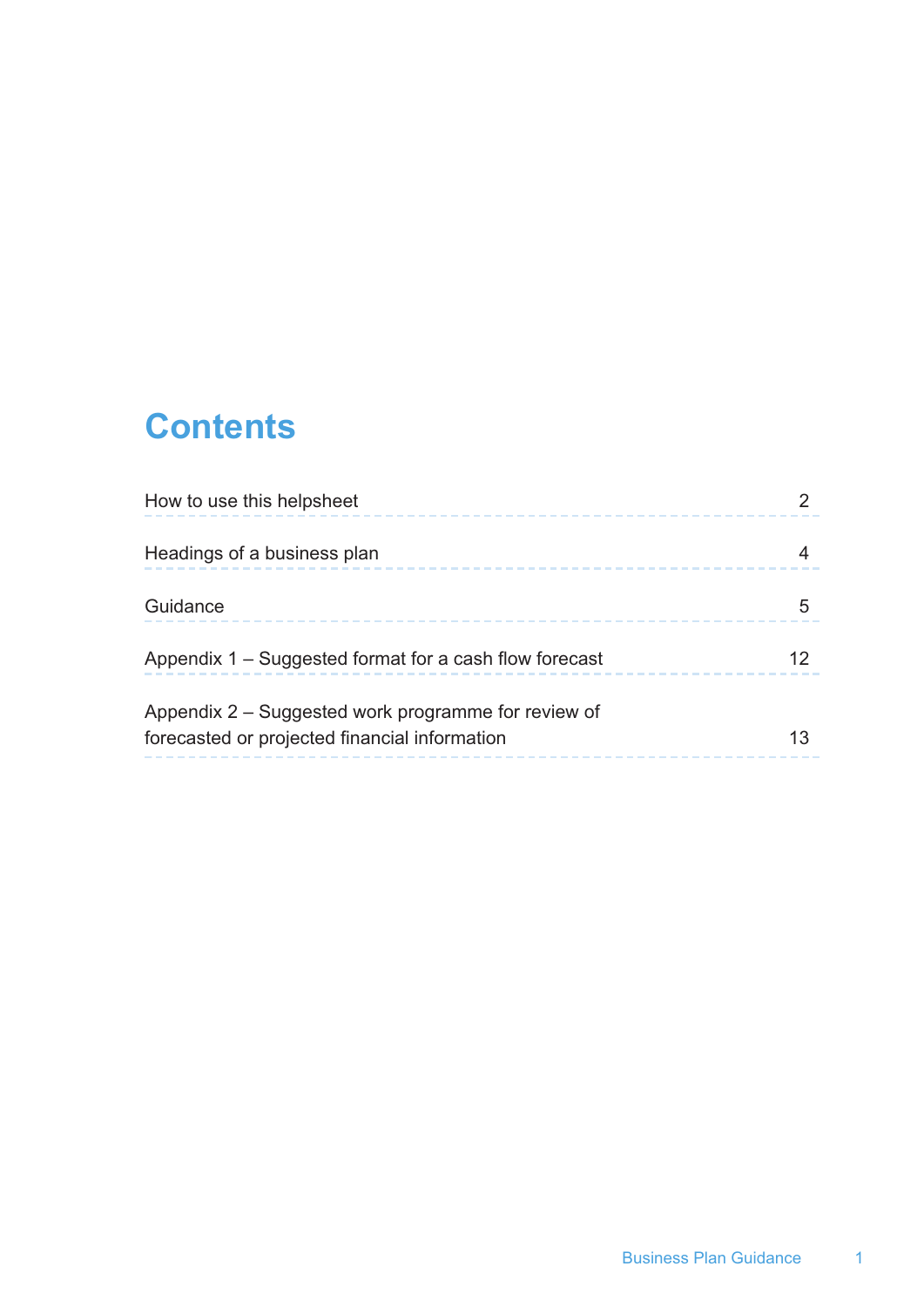## **How to use this helpsheet**

This guidance is designed primarily to be used by accountants and bank lenders, and as such it assumes a familiarity with finance and business on the part of the user. It has been produced as support to accountants who advise promoters of small and medium sized enterprises in the preparation of business plans forming part of applications for the loans typically needed by these entities. It is also intended to assist lenders who assess business plans.

A wealth of guidance has already been published elsewhere on the preparation of business plans. A key feature of this helpsheet is that it has been drafted by the main accountancy bodies and lending banks, and as such, facilitates the use of a common approach, framework and language. The discipline of preparing a structured business plan will also assist business owners and promoters in developing clear business strategies.

The headings below can be used as the headings for the business plan. The guidance below will help you with the content for the plan. Every business plan is unique. The circumstances of each business are different and the information that is crucial to the making of a loan will vary accordingly. Clearly, complex businesses with multiple products and outlets seeking new sources of finance will require more detailed plans than less complex businesses in situations where the borrower is well known to the lender. For shorter business plans, the guidance in sections such as the product, customers and marketing should be considered to be a list of matters that could be included, not a list of mandatory inclusions. Judgement should be applied and the experience of a CCAB-I member accountant will be helpful in making this assessment.

We have presented the guidance in the form of core and optional sections. The core sections are set out in bold type. It is expected that the core sections will be completed in all cases and a plan consisting of these sections alone may be sufficient where the business is non-complex and the lender already has knowledge of the business and promoter.

Where the business is in a start-up phase, or where the lender has no previous knowledge of the promoters, or in the case of a more complex business, more information will be needed and the optional sections should be completed as necessary. The accountant should use his or her judgement to guide the promoters regarding the inclusion of optional sections and the extent of detail needed in these.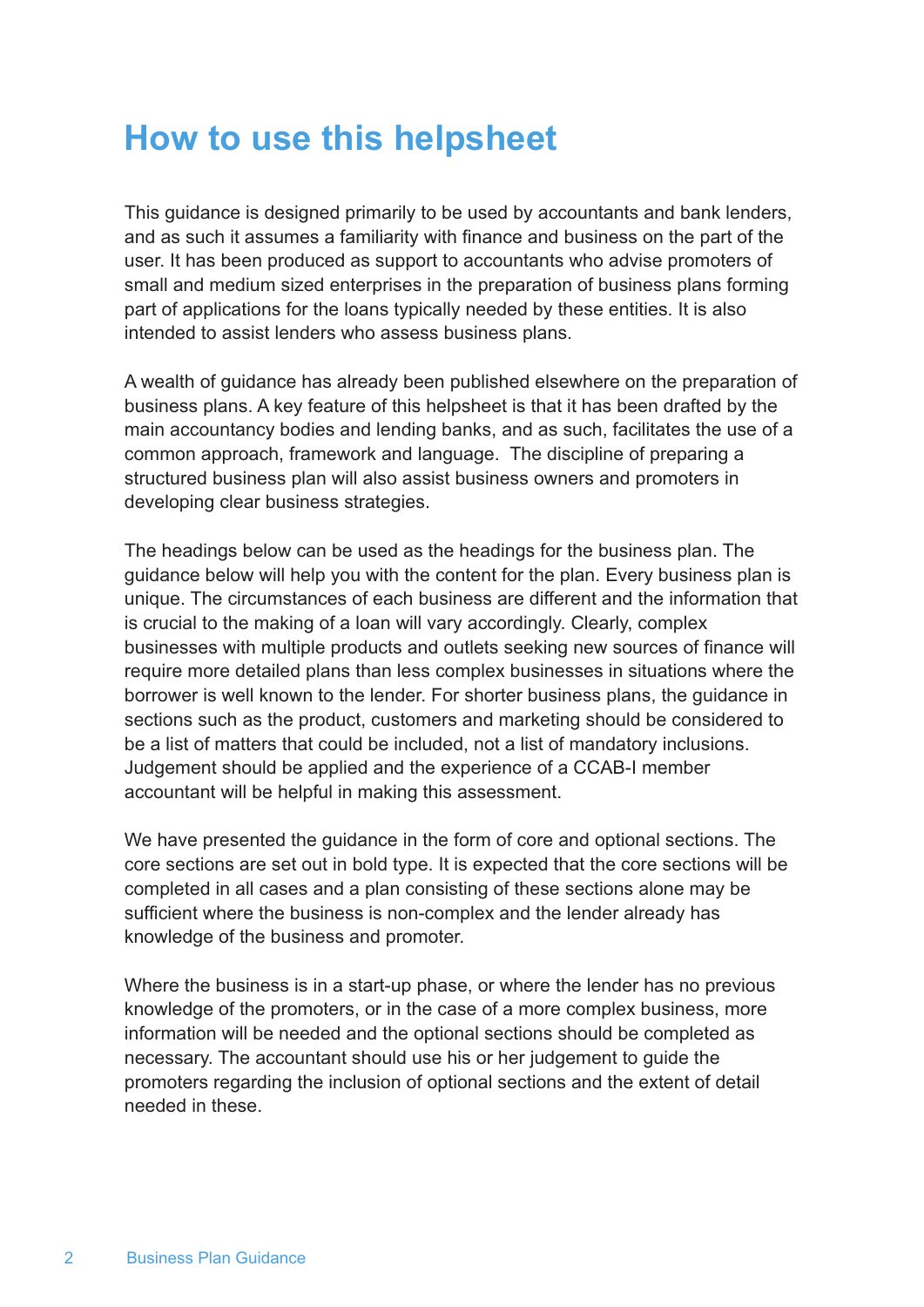In all cases, the promoters should complete a separate application for credit to the bank in a form specified by the individual bank. For general guidance on completion of such application forms, please see the Standard Small Business Credit Application Guidance published by the Irish Banking Federation, and available on its website http://bit.ly/IBFSMEapplication. In some cases, for example where existing financial arrangements are being renewed, no separate business plan may be necessary and the application form alone may be sufficient.

This helpsheet has been drafted to reflect the needs of businesses seeking finance to commence or expand operations. It may also be used as a basis of a request for refinancing for a company in financial difficulties, though in these cases, changes may need to be made to some of the headings and content.

The preparation of the business plan is the primary responsibility of the promoter. The accountant should obtain an appropriate engagement letter that sets out the extent of the involvement of the accountant in advising on the plan. It should be made clear in an engagement letter that no audit of the business plan or information therein has been carried out and that the accountant does not express an opinion thereon. Projections and growth plans should be realistic, avoiding, for example, overly optimistic sales projections or project start dates. The role of the accountant should be to bring expertise, experience and objectivity to bear, considering and, if necessary, challenging the assumptions, estimates and projections made by the business owner or promoter. Suggested steps for reviewing forecasted or projected financial information are set out in Appendix 2. Further guidance on agreed-upon-procedures engagements is available from accountants' professional bodies.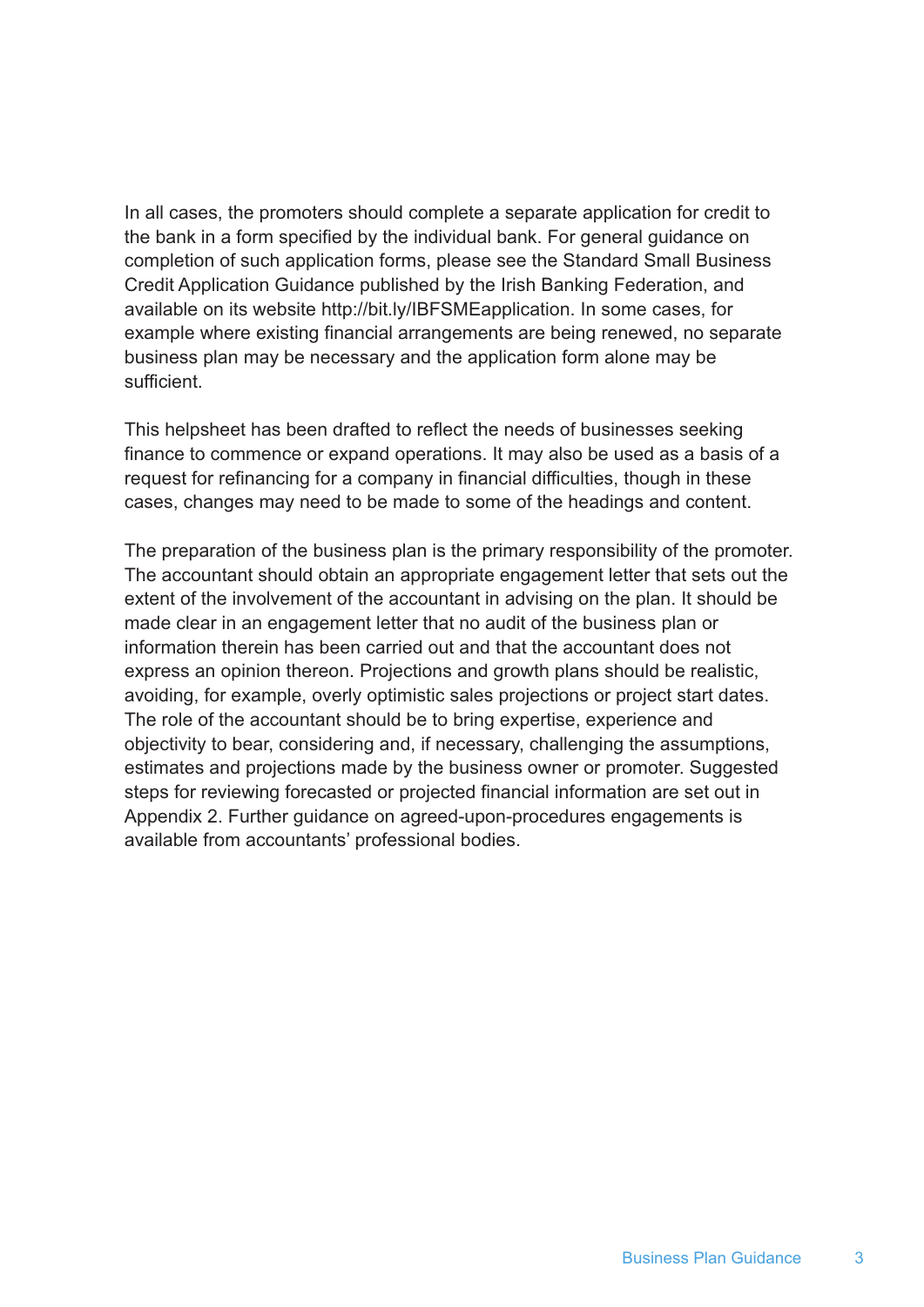## **Headings of Business Plan**

The headings may be added to or varied from the agreed format where required.

- 1. Executive summary
- 2. Name of business and contact details
- 3. Business owners and/or directors
- 4. The business
- 5. Products, services, customers and marketing
- 6. Staff details optional
- 7. Legal status
- 8. Names of advisers
- 9. Suppliers optional
- 10. Business assets optional
- 11. Business risks and response to risks
- 12. The project optional
- 13. Request for finance
- 14. Financial Information

These headings should be used as the skeleton for the business plan.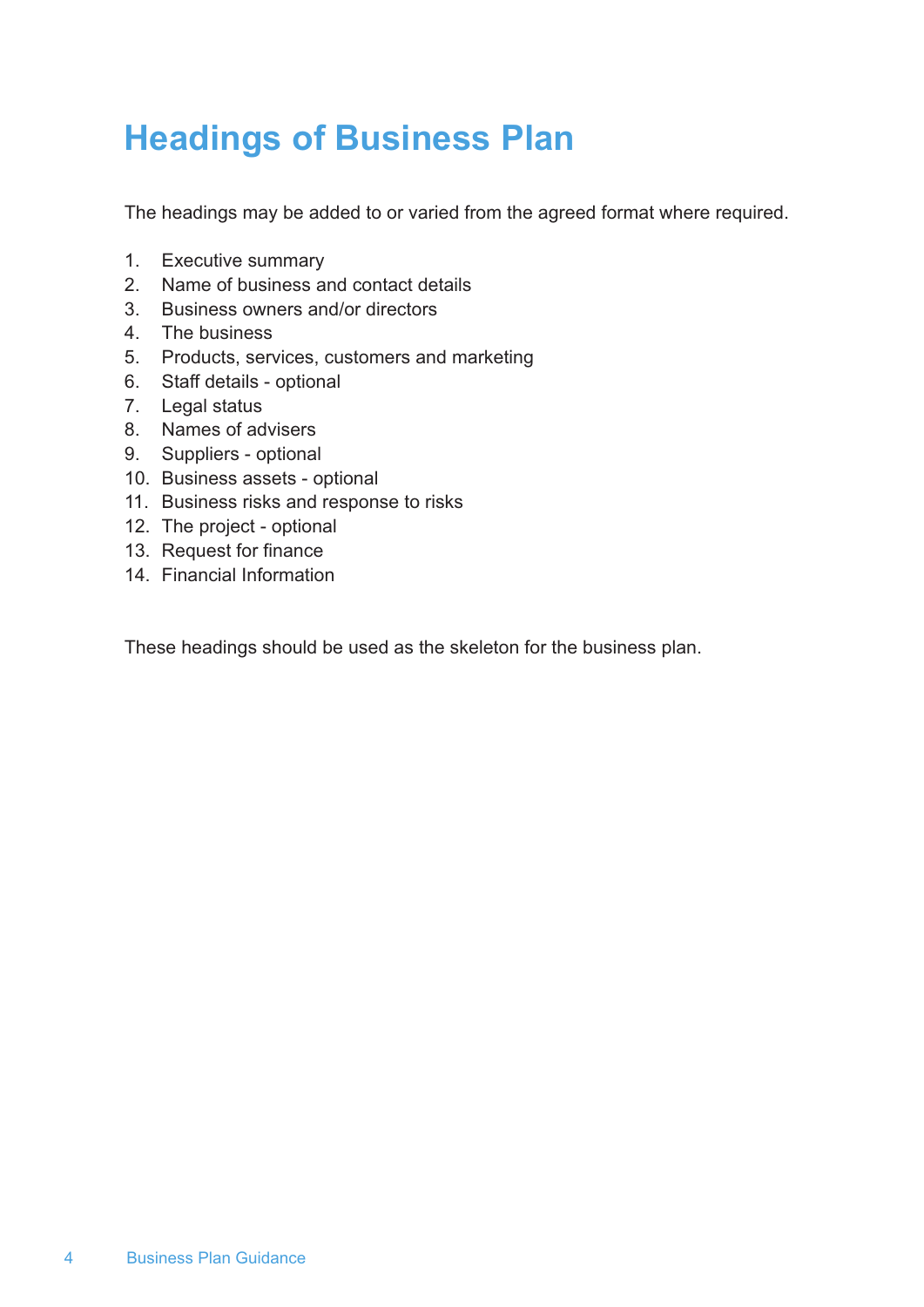## **Guidance**

**Core: Items in this typeface should be presented in all business plans.**

*Optional: Items in this typeface should be presented where it is expected that this information will be needed by a lender. See explanation above.*

## **1. Executive Summary**

**Introduce the business and its financial needs. Provide a brief summary of the business, the proposed project, current financing arrangements and the financial requirement. Highlight those key aspects that will be of interest to a lender. Points should be supported by more detailed information below.**

## **2. Name of Business and Contact Details**

**Give sufficient information to identify the business and the person a lender should contact with queries or feedback.**

## **3. Business Owners and/or Directors**

**Provide sufficient detail to identify the key parties.**

*Optional: For new businesses, or businesses not known to the lender: Detail the owners' and/or directors' relevant qualifications, experience and their particular skills, so that a lender or other reader will appreciate their strengths and track record in running a business, especially in the specific sector.*

*Optional: For new businesses, lenders may be interested in whether a promoter can demonstrate that they have knowledge and experience of the industry, the production, sales and distribution processes, and have established contacts with key suppliers and possible future staff.*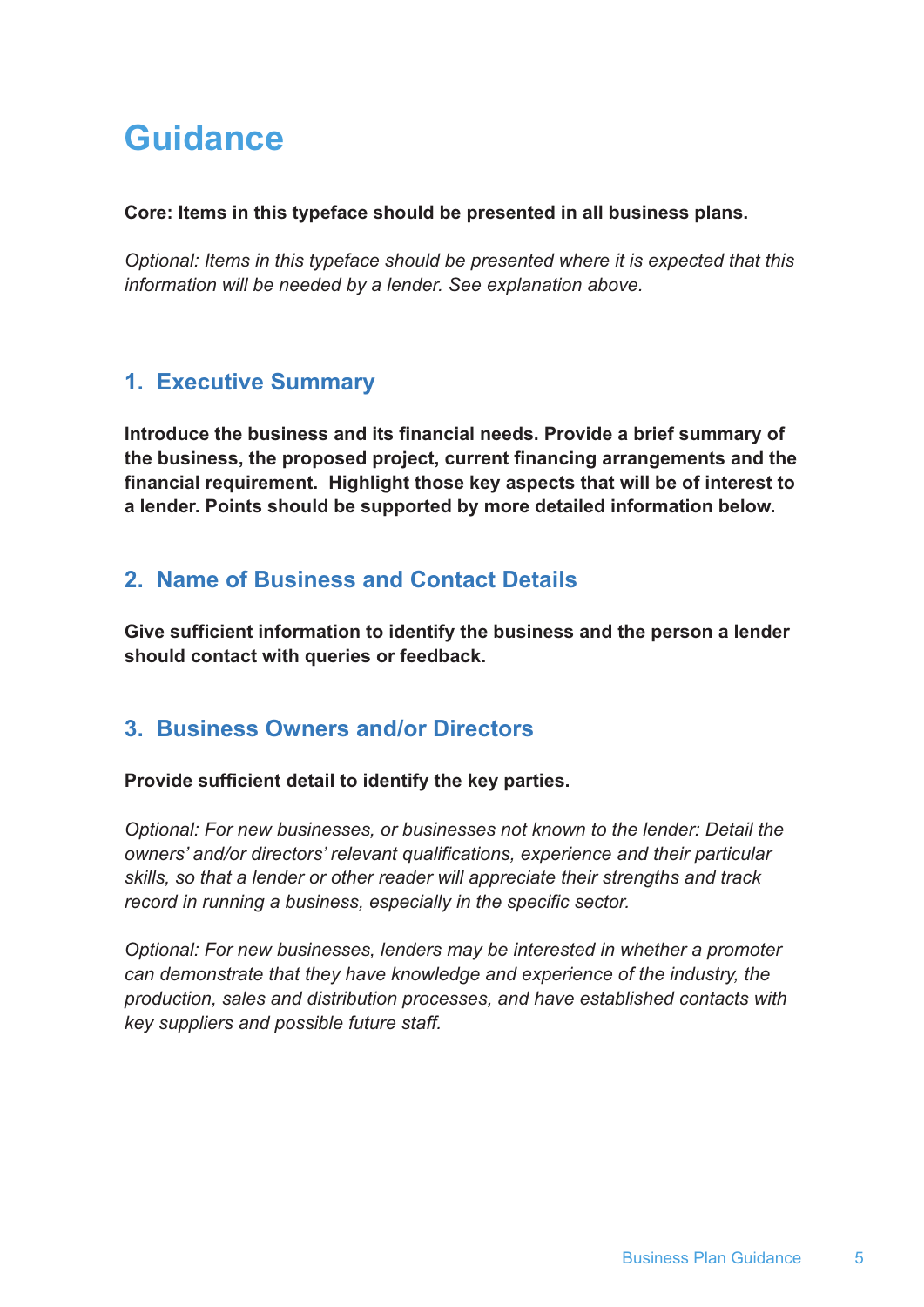## **4. The Business**

#### **Brief description of the business**

*Optional: History of the business (not necessary where the business is well known to the lender). This should be a brief description of the key milestones reached by the business. Concentrate on information that a lender will need, such as the reaching of sales targets or launching of key products.*

*Optional: Goals and overall strategy of business (not necessary where the business is well known to the lender). What are the promoters' expectations for the business? What do they want to achieve? Identify long and short term goals. Goals should have clear timeframes indicated.*

### **5. Products, services, customers and marketing**

**Describe the key products or services. What are their unique selling points? Explain why a customer will buy these products or services instead of those of competitors. Concentrate on the benefits of products to potential or actual customers.**

*Optional: Describe each product's long-term life cycle and where it currently fits in this cycle. If the business includes a manufacturing process or a complex distribution system, then it will be necessary to describe these processes in reasonable detail. A geographical split of sales is important if products are exported.*

#### **Describe the business's customers.**

*Optional: Who is the typical customer? Name the main customers or potential customers, if this is possible. What is the proportion of sales to each customer?*

*Optional: Detail terms of contracts with key customers or licences, where appropriate.*

**Marketing plan. Lenders will be interested in how the potential of a business will be translated into actual sales. For shorter business plans, a brief description of the marketing plan is sufficient.**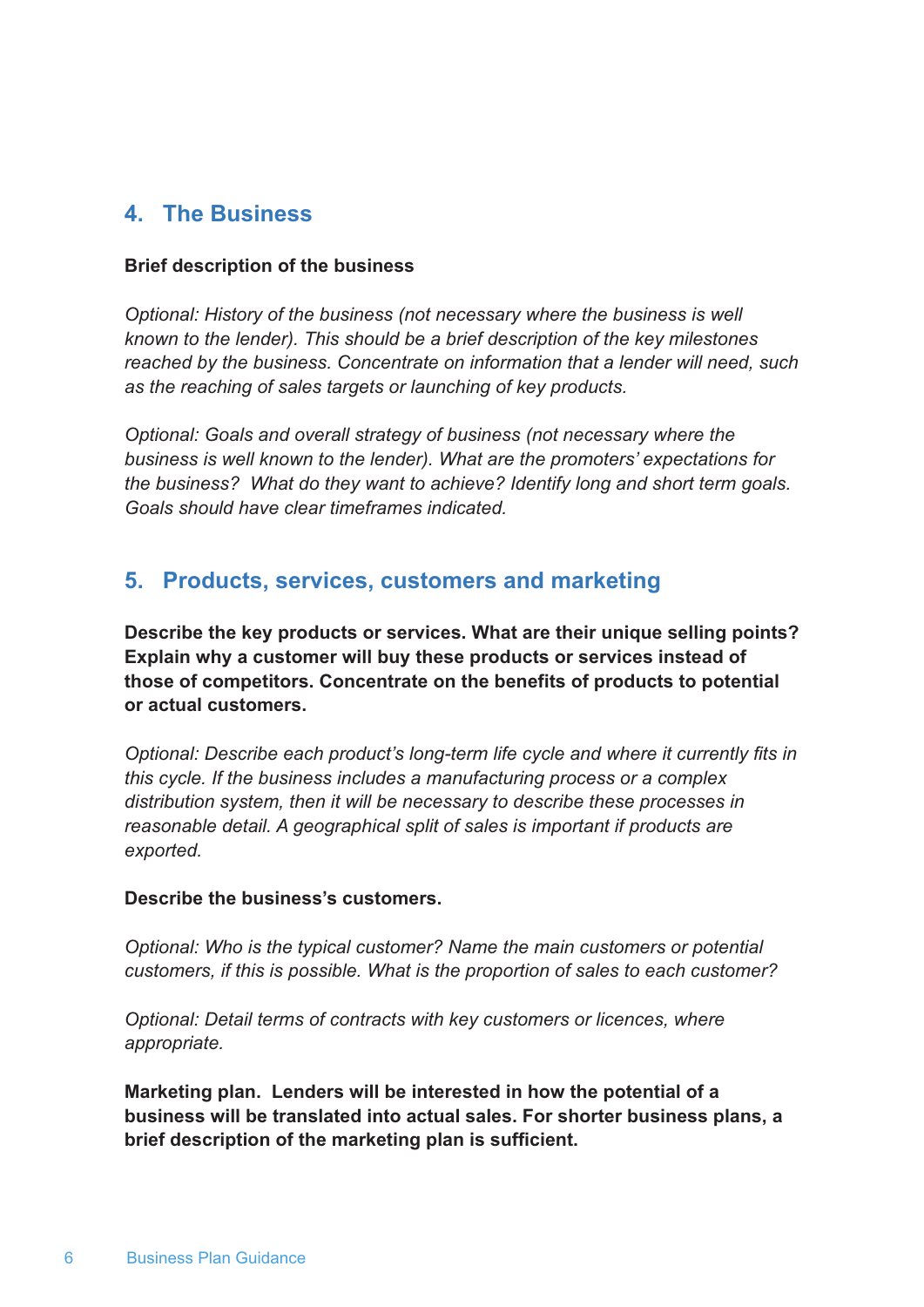*Optional: For new businesses, valuable information would be the reaction of early adopting customers to new products and services, if this is available.*

*Optional: Elements of a marketing plan:*

- *Size of the potential market and its stage (introduction, growth, maturity, saturation)*
- *Market research carried out. Provide references to sources of information.*
- *Interest expressed by potential customers in this business idea and sales expected. Written endorsements may be useful.*
- *Interest expressed by potential customers in prototypes for new products. As with the previous point, written endorsements may be useful.*
- *Pricing strategy (comparison with competitors, including credit/payments terms offered)*
- *Channels of promotion (such as advertising, networking, internet, social media, PR or direct selling) and why these are expected to be effective*
- *Distribution. Practical issues and solutions for delivering products to customers should be explained*
- *After-sales service complaints and returns handling*
- *Marketing spend*
- *Stage of roll-out of the marketing plan.*

## **6. Staff Details - Optional**

*The strength and experience of the team is crucial to the success of a business. The following information may be provided to give context to what is often the largest expense of a business.*

*Optional: Set out employee numbers by broad function (eg manufacturing sales, service, administration and by status (permanent/contract and full-time/part-time). This information is important where the business is in start-up phase or is undergoing a major expansion.*

*Optional: Provide the names of key personnel, their roles in the business, experience, background and qualifications. Consider the key functions in the business such as sales, production, HR and accounting.*

*Optional: For a start-up or growing business, provide a staffing plan, showing what roles will be filled and when, as the company expands and the cost of filling those roles. How will the business attract and recruit suitable staff? What grant aid is available to fund additional roles?*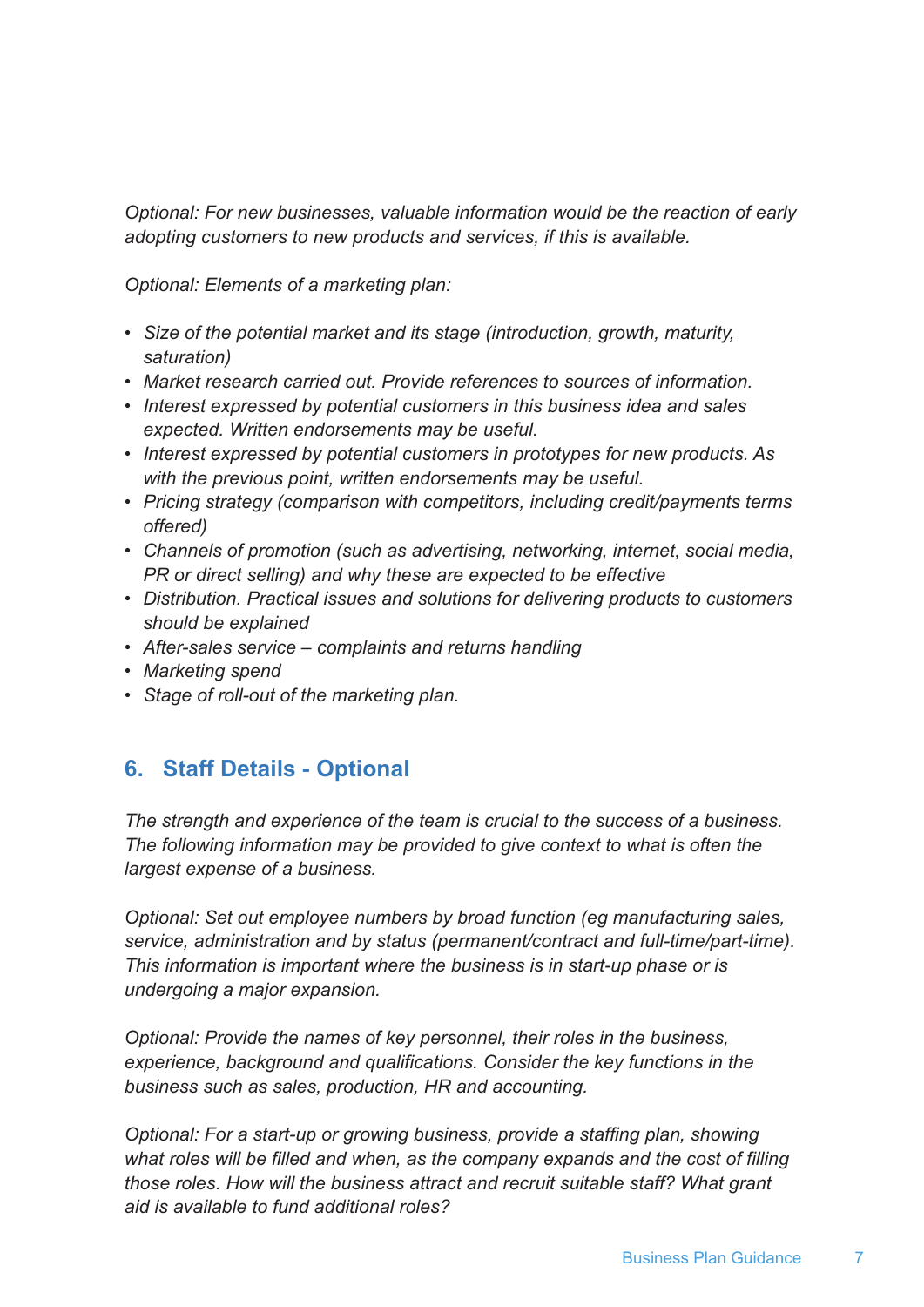### **7. Legal status**

**Legal structure of business: e.g. limited company. The most common legal structures for operating a business in Ireland are as sole trader, partnership or limited company. Broadly speaking, it is simpler to run a business as a sole trader or partnership, whereas a company will give more legal protection to the business owners and directors. Where appropriate, provide an explanation for the selection of the legal format. For a limited company, give the names and holdings of the shareholders as well as directors.**

*Optional: Describe the legislative environment in which the business operates including main legislation and regulation, regulator, requirement for licence, proposed/expected changes and requirement for planning. Compliance with tax legislation.*

### **8. Names of advisers**

#### **Name of accountant**

*Optional: List of other professionals advising the company including solicitors, architects, consulting engineers etc. Give details of government/local support agencies.*

*Optional: List strategic partners, and their roles, if these are a key feature of the business.*

#### **9. Suppliers - optional**

*Optional: Names of principal suppliers and what products and services are sourced from them. Details of terms of trade (payment terms, delivery times), alternative suppliers, terms of key contracts. Where relevant, list the advantages of current/proposed suppliers over alternative suppliers.*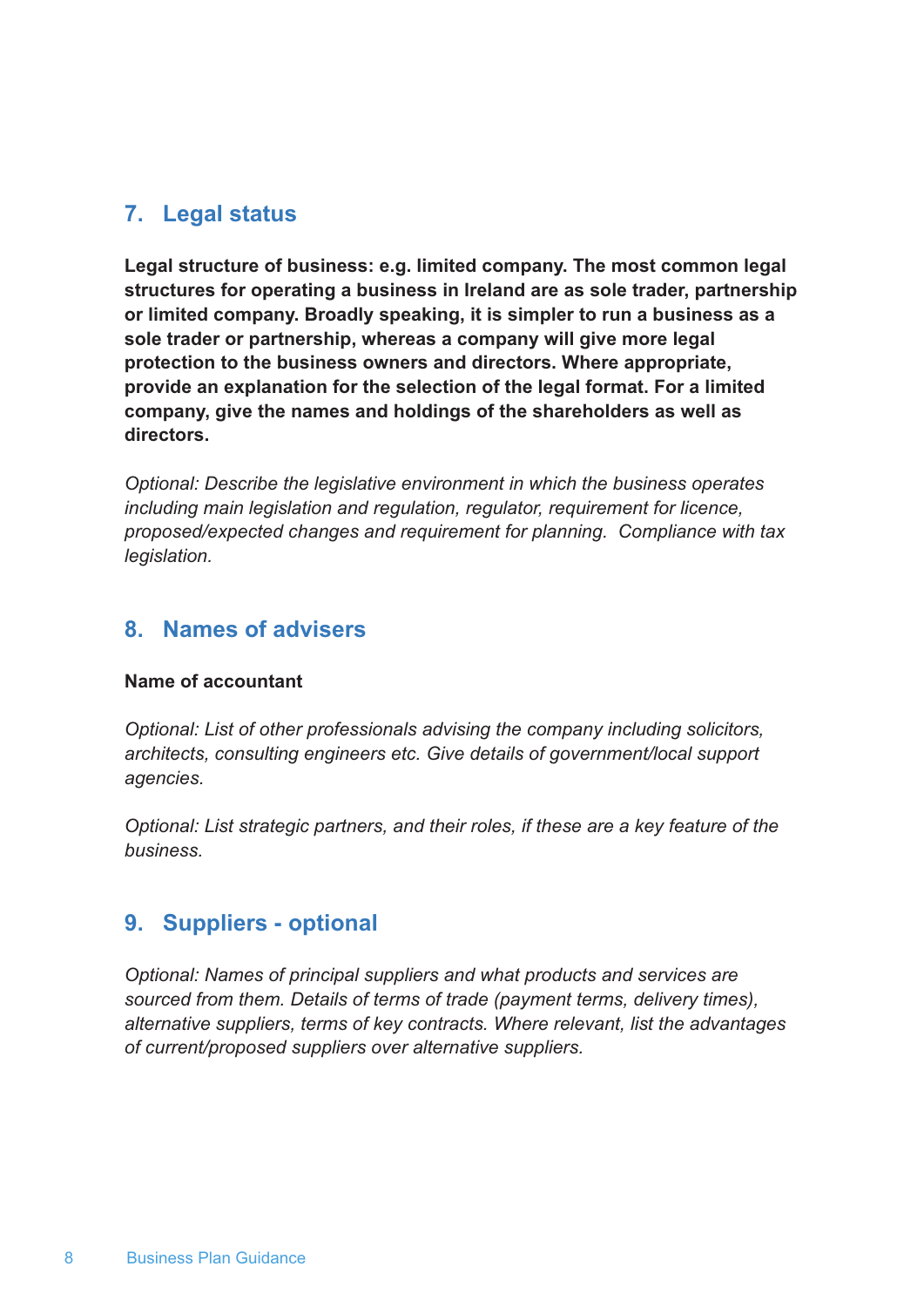### **10. Business Assets - optional**

*Optional: Premises – What is the location of the business including outlets and branches? Describe properties and title to properties. Provide carrying value of properties. If premises are rented: detail the terms, amount, payment frequency of rent, leased term, years remaining, rent review periods. This section is particularly important where the business is seeking asset-backed finance.*

*Optional: Equipment (including vehicles, furniture and fittings) used for the business currently and proposed equipment needs. Detailed information on the item, its cost, how it will be funded, when it will be owned/fully paid-off and its current value.*

### **11. Business risks and response to risks**

**The business should list the key risks affecting the business and how it responds to these.**

*Optional: List the key competitors, with an assessment of their strengths and weaknesses. Describe the business's response to competitor pressure. Consider the risks faced by a new business in an industry which has low barriers to entry, where competitors may quickly eat into its profitability. Consider how the business will move to consolidate its market, retain loyalty of a customer base, or continuously innovate to stay ahead of competitors.*

*Optional: Consider using SWOT analysis to highlight the competitive advantage of the business and its response to threats. Consider using Key Performance Indicators and the track record of the business and its competitors in relation to these.*

*Optional: Consider how the business will respond to possible improving or worsening economic conditions.*

*Optional: What other risks does the business face? For example, is the business exposed to foreign exchange or interest rate fluctuations? How does the business minimise the impact of these risks. Give details of insurance cover where this addresses key risks.*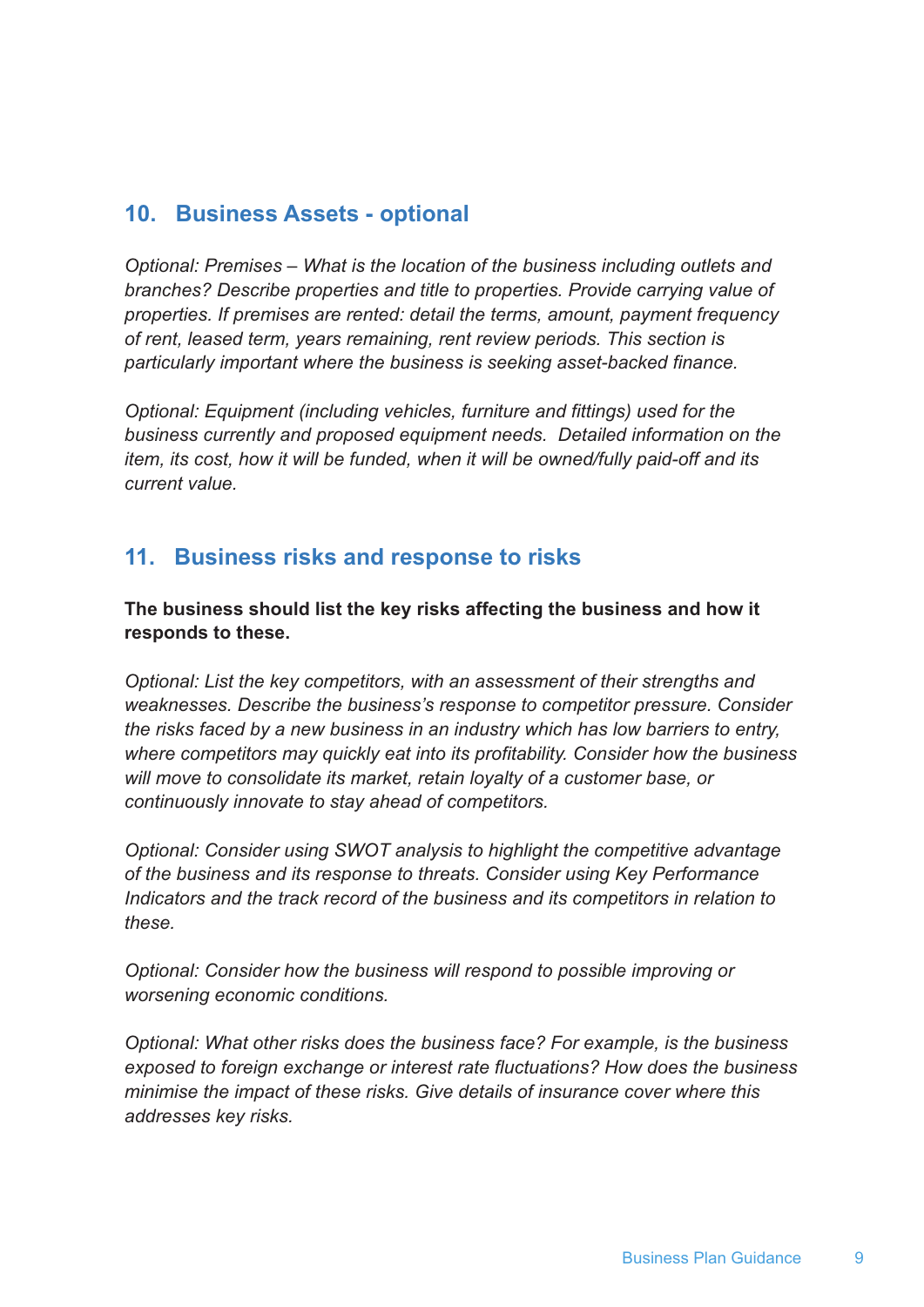## **12. The Project - optional**

*Optional: A description of the project for which finance is required. Description, timing and key milestones of project. What is the break-even point for sales generated from the project? (For a start-up business, much of this information may already be given in the description of the business above.) Tax planning opportunities arising from the project, where appropriate. For a new project within an existing business, the headings at 5 to 11 should be considered in the context of the project.*

*Optional: For a business recovery plan, the business may need to cut costs and curtail operations. A detailed description of how and when this will be achieved should be set out.*

## **13. Request for Finance**

**Financial requirement:**

- **Quantum and timing of finance requested**
- **Proposed repayment schedule**

**Uses of finance. Detailed description of how funds will be spent and, in the case of loans and other credit, how and when repayment will be funded.**

**Outline any other sources of finance being requested or approved such as investment by the promoter, grant aid, etc. that will supplement the credit finance being sought.**

### **14. Financial Information**

**Current financing arrangements:**

- **Names of current lenders**
- **Amounts and terms of loans**
- **Maturity of loans**
- **Covenants**
- **Security and guarantees**
- **Internally generated capital including directors' loans, and terms attaching to these, shareholdings and reserves**
- **Other sources of finance such as grant aid.**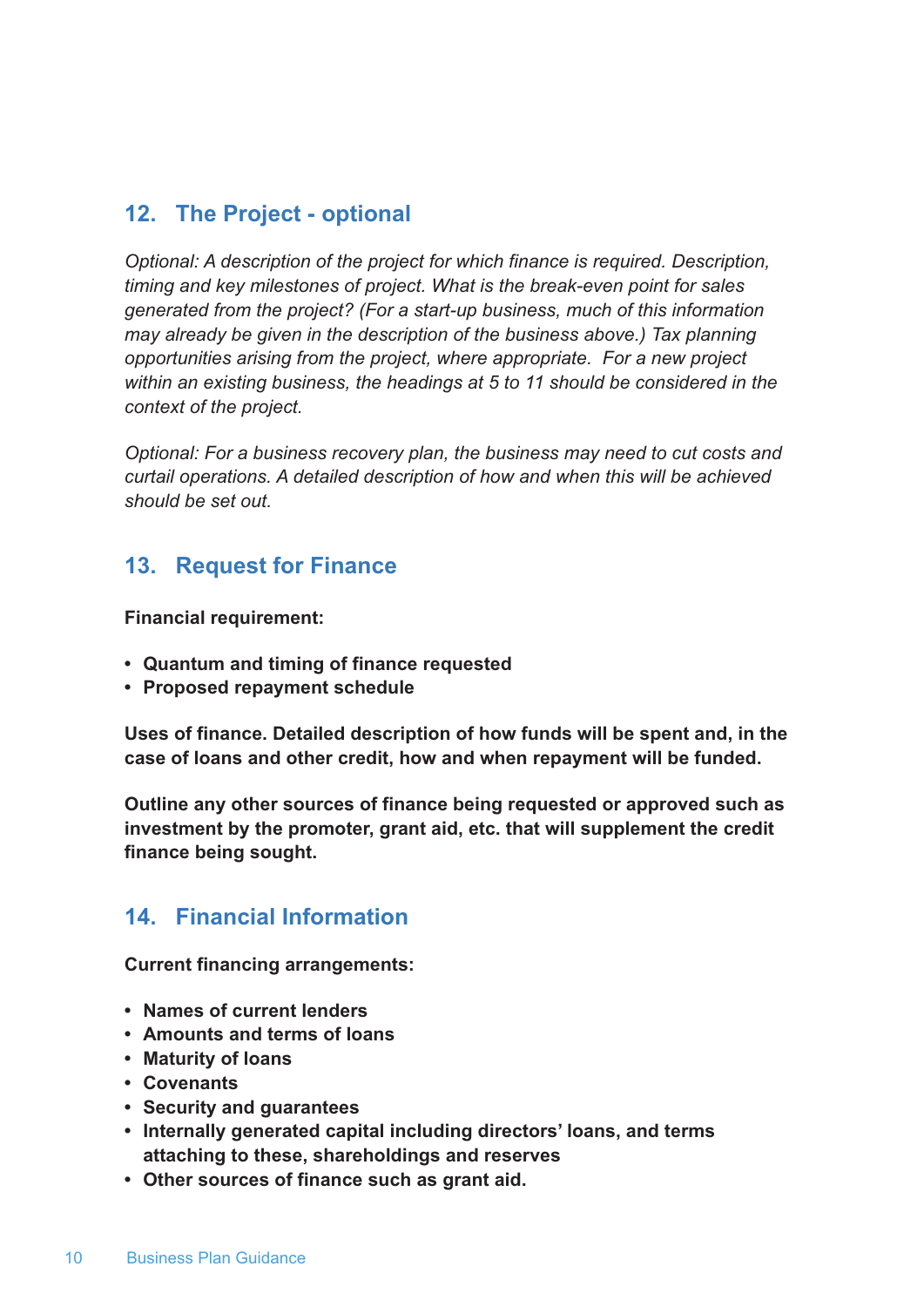**As explained in the introduction to this guidance, projections and growth plans should be realistic, avoiding, for example, overly optimistic sales projections or project start dates. They should be closely tied to the marketing and operational plans above. The accountant should bring expertise, experience and objectivity to bear, considering and, if necessary, challenging the assumptions, estimates and forecasts made by the business owner or promoter.**

**The complexity of the business, the lender's prior knowledge of the business, and the required term of finance will influence the amount of historic and projected financial information to be provided. Three years' historic (where available) and one year's forecasted information may be sufficient for most plans. Projects with payback over a number of years will require information over equivalent time periods.**

**Historic financial statements or summaries of these for an appropriate number of years, including management accounts for the current period, if available.**

- **Profit and loss accounts**
- **Balance sheets**
- **Cash flow statements**

**Projected Financial Statements for an appropriate number of years**

- **Profit and loss accounts**
- **Balance sheets**
- **Cash flow statements, indicating peak borrowing requirements**

#### **Key assumptions made by the promoter underlying financial information**

#### *Optional:*

- *Gross profit margins: overall and for key products. Break-even points for new products.*
- *Credit policy in relation to Debtors and Creditors, and history*
- *Major expenses such as payroll, rent, raw materials etc. Opportunities for cost savings.*
- *Scenario analysis. Projected financial statements flexed for key variations of assumptions, such as variations of sales figures by factors such as 10% or 20%, or variations caused by risk factors identified above.*
- *Financial headroom based on requested finance and scenario analysis.*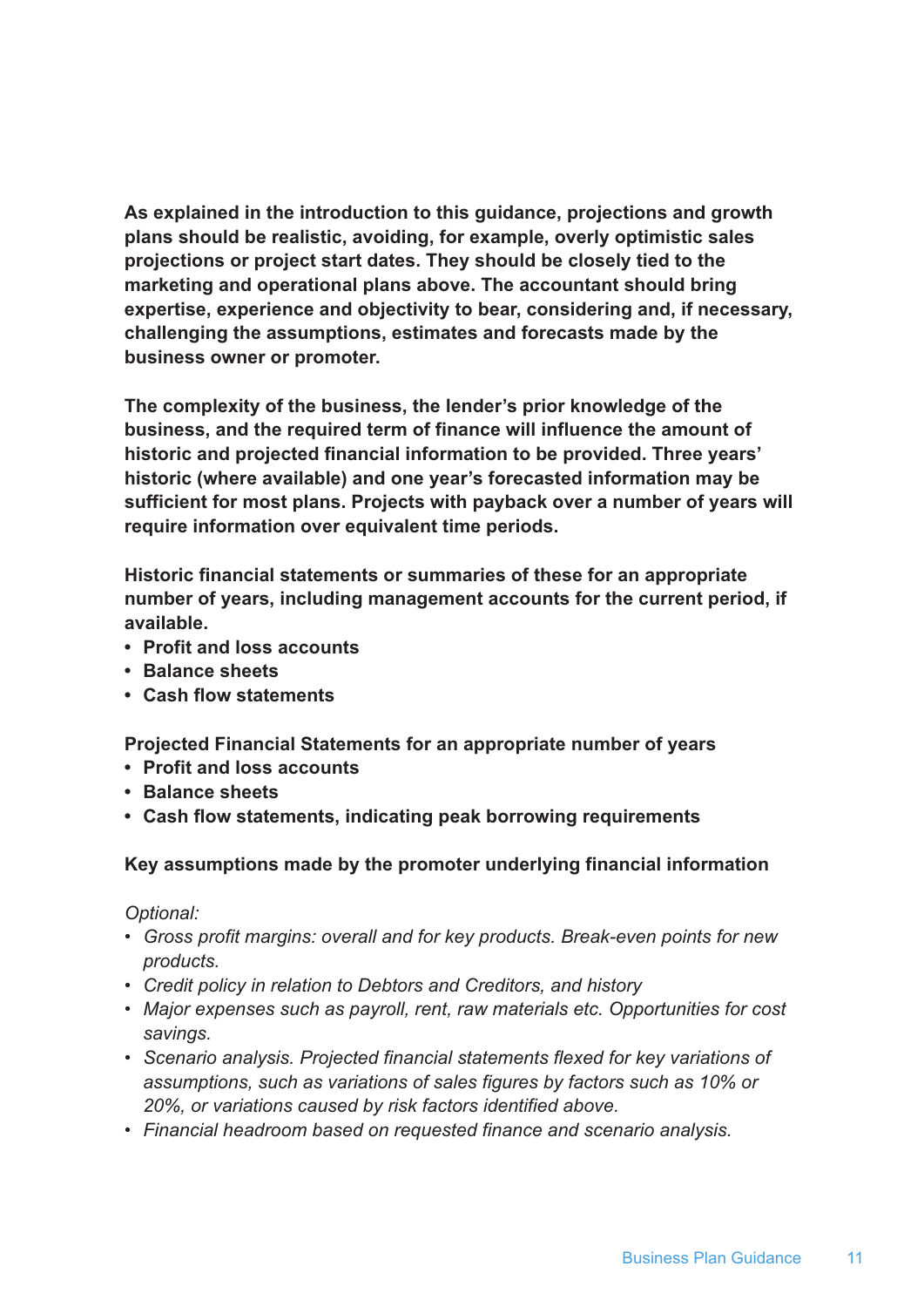## **Appendix 1**

## Suggested format for Cash Flow Forecast

|                                                                 | <b>Total</b> | Month 1 | <b>Month</b><br>2 | Month<br>12 |
|-----------------------------------------------------------------|--------------|---------|-------------------|-------------|
|                                                                 | E            | E/E     | E                 | E/E         |
| <b>Cash inflows</b>                                             |              |         |                   |             |
| Receipts from sales (including VAT)                             |              |         |                   |             |
| Financing inflows including Loans received                      |              |         |                   |             |
| VAT refunds                                                     |              |         |                   |             |
| Other cash received                                             |              |         |                   |             |
|                                                                 |              |         |                   |             |
| Total inflow (A)                                                |              |         |                   |             |
|                                                                 |              |         |                   |             |
| <b>Cash outflows</b>                                            |              |         |                   |             |
| Payments to Suppliers (including VAT)                           |              |         |                   |             |
| Wages and Salaries - net                                        |              |         |                   |             |
| PAYE and PRSI/NI payments                                       |              |         |                   |             |
| Expenses and utilities - cash payments                          |              |         |                   |             |
| Rent, Rates etc.                                                |              |         |                   |             |
| VAT payments                                                    |              |         |                   |             |
| Capital expenditure                                             |              |         |                   |             |
| Financing outflows: capital repayments and<br>interest payments |              |         |                   |             |
| Corporation tax                                                 |              |         |                   |             |
| Other cash payments                                             |              |         |                   |             |
|                                                                 |              |         |                   |             |
| Total outflow (B)                                               |              |         |                   | -           |
|                                                                 |              |         |                   |             |
| Net inflow(outflow) (A-B)                                       | L,           |         |                   |             |
| Opening monthly cash balance (C)                                |              |         |                   |             |
| Closing monthly cash balance $(A - B + C)$                      |              |         |                   |             |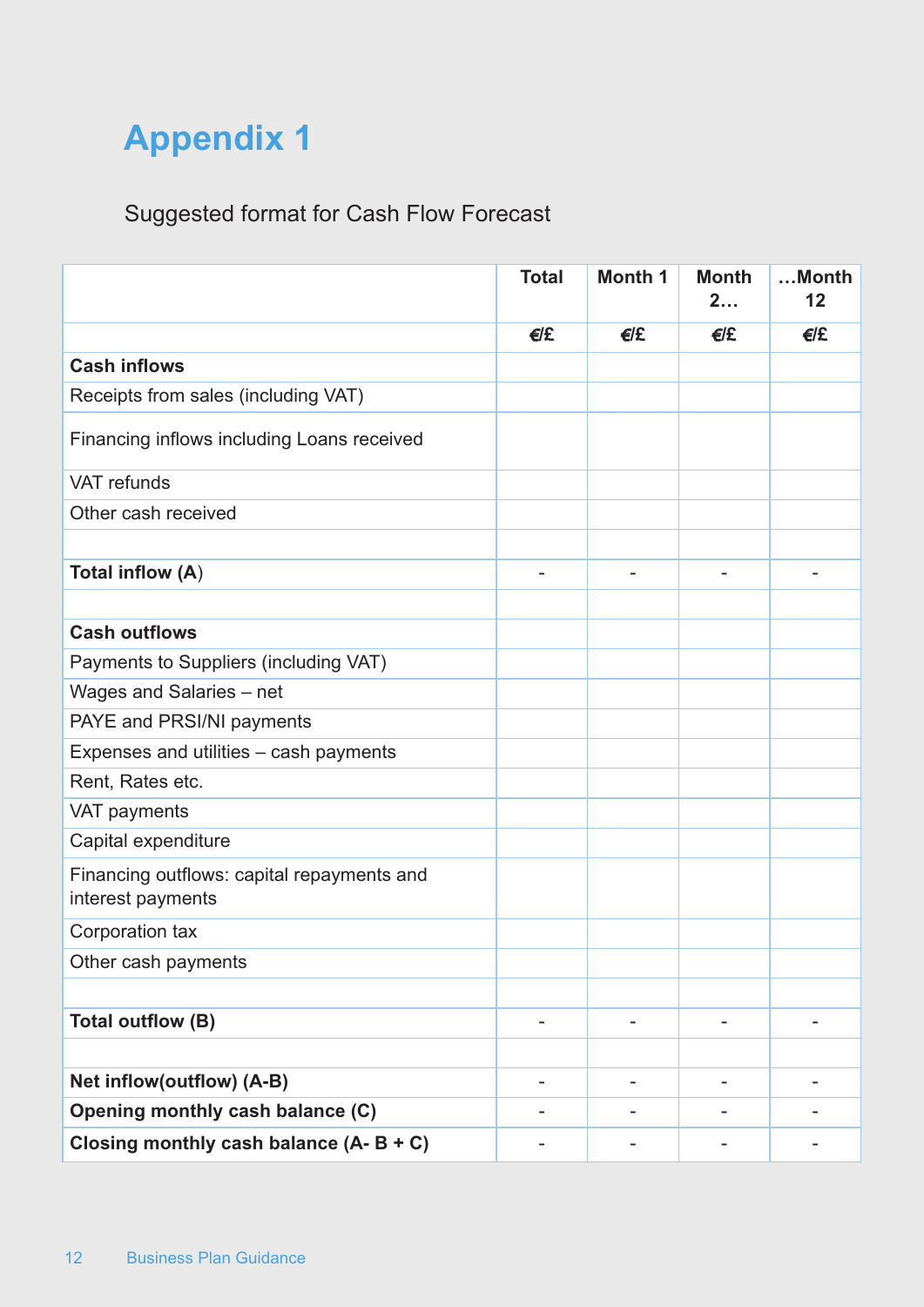## **Appendix 2**

Suggested Work Programme for Review of Forecasted or Projected Financial Information

## **Purpose of a Cash Flow Forecast**

The inclusion of a cash flow forecast in a business plan indicates that management has considered whether the business will have sufficient cash over the term of the requested finance to meet repayments and interest costs without placing the business under excessive stress. The business should review each of its income sources and outgoings, including regular expenses or payments and once-off items such as tax payments or investments. The forecast includes all cash flows of the business including capital and current items, which are usually presented gross of VAT with VAT payments and refunds shown separately. If a business buys or sells on credit, then there will be timing differences between the transaction and the cash payment or receipt.

The information is usually presented on a monthly basis, but this can be varied depending on the circumstances of the business and its financial needs. In forecasting, the business seeks the answers to the following questions in respect of each period:

- 1. What is the current or opening cash balance of the business?
- 2. How much cash will come into the business and when will the business receive it?
- 3. How much cash will the business pay out and when will payments be made?
- 4. What is the closing cash balance at the end of the forecast period?
- 5. Can the business manage its cash so that any negative cash balances arising do not exceed agreed overdraft limits?

The limitations of a cash flow are the same as any statement of future financial information and reflect a high degree of subjectivity and uncertainty. However, the process will benefit from a structured logical approach. Given the level of uncertainty, a margin of error known as headroom is usually included, so that the requested finance is greater than the maximum required finance indicated by the forecast. Where forecasted profit and loss accounts and balance sheets are presented, the cash flow forecast should be reconcilable to these. A distinction is drawn between forecasted information, which represents the management's best estimate of future events based on its intended actions, and projected information which can represent a range of outcomes based on hypothetical future scenarios.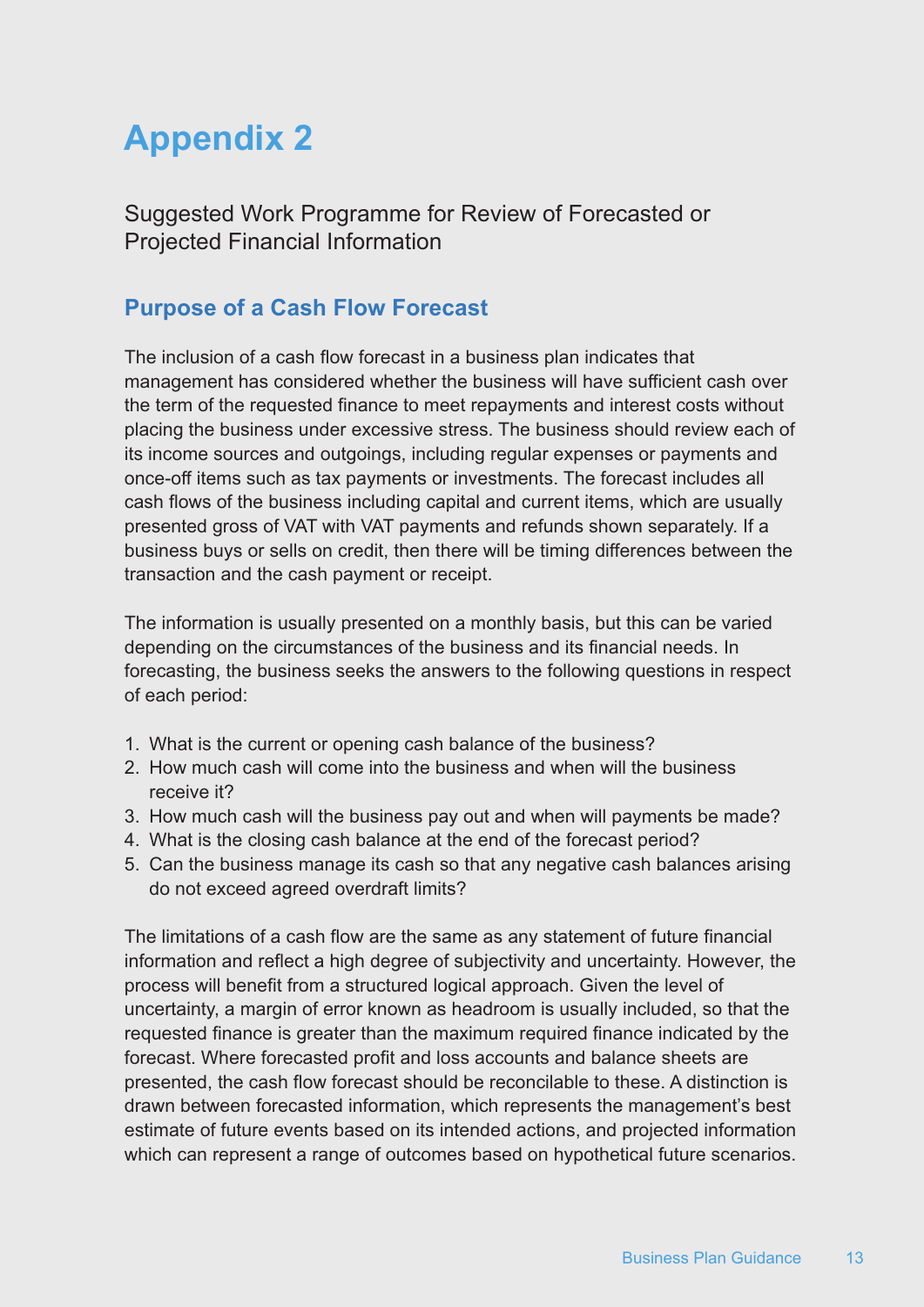### **The accountant should consider the following steps when reviewing the forecast:**

- Discuss and explain your work programme with management. Explain the inherent limitation of any review of future events and conditions. Clarify that the forecast, projections, assumptions and estimates are primarily the responsibility of management. Ensure that the engagement letter adequately reflects the responsibilities of both parties. Discuss and consider management's previous experience of preparing projected financial information.
- Discuss assumptions. Consider whether management has made reasonable assumptions regarding future economic conditions, labour costs, utility costs, fuel costs, etc. Review assumptions regarding future actions and policies of the business such as credit policy and credit control.
- Review future sales. Consider assumptions behind projected sales. Consider whether management has applied a logical structured approach to predicting future sales. Consider the outturn of any previous projections made by management. Consider and discuss whether forecasted sales levels are possible in terms of the capacity of the business.
- Consider the link between marketing effort and future sales. Have reasonable levels of growth and seasonality been assumed?
- Discuss estimates.
- Review expense levels. Consider variances between current and future expenses. Consider whether expected expenses or expense categories are missing from the projections. Has seasonality of expenses been assumed to reflect activity levels?
- Review costs of once-off and capital projects. Review and discuss management's workings and consider whether management has researched costings and obtained quotes.
- Review the opening position. Consider whether the latest available receivables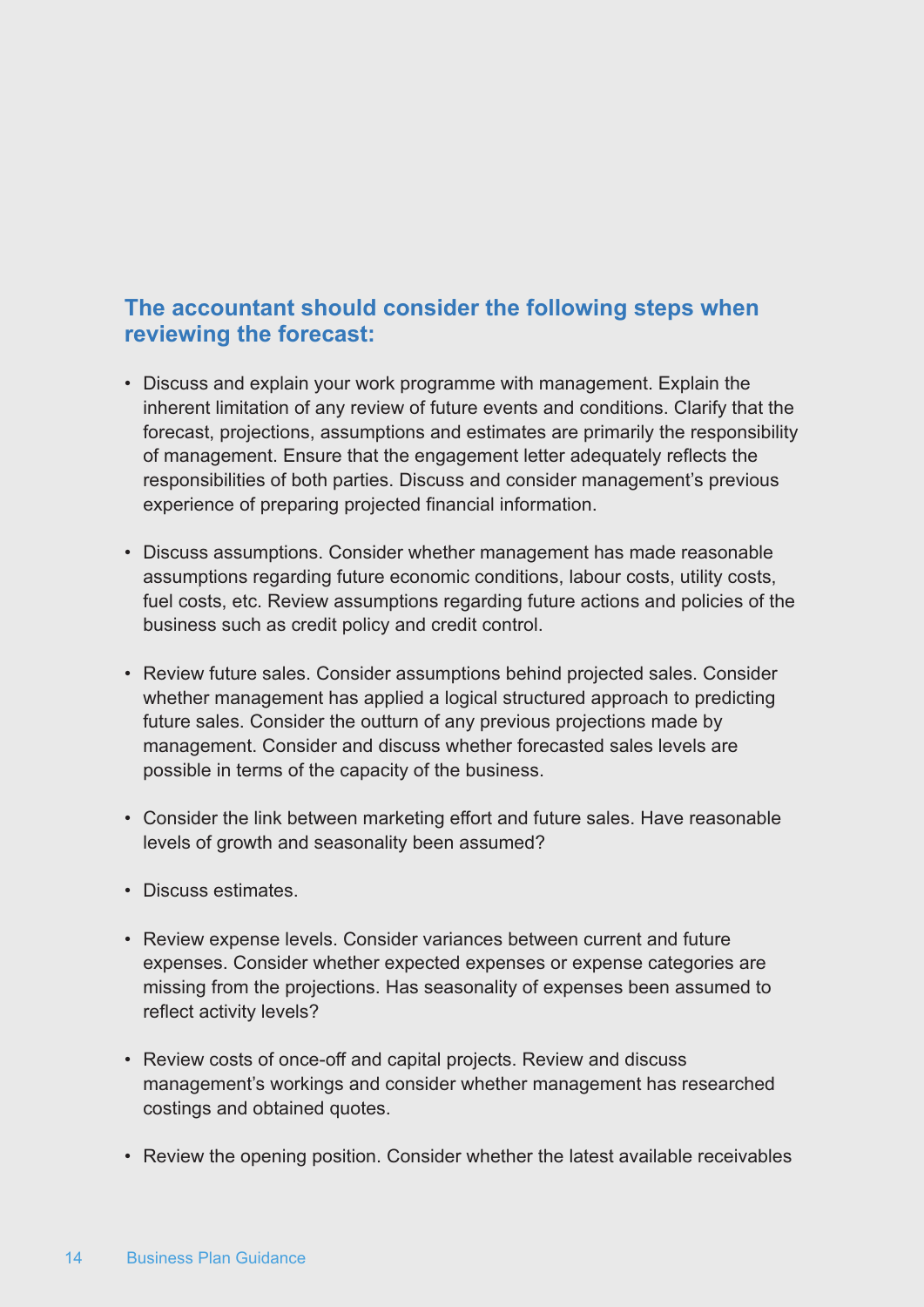and payables have been used. Consider whether current cash holdings have been used as the opening cash position in the projected financial statements. Where an elapsed portion of the current period is included, the accountant should consider carrying out an appropriate review of actual financial results forming part of the projections.

- Where the forecast is prepared using a spreadsheet, review the integrity of the spreadsheet, including formulae and cross checks.
- Consider whether the requested finance in the business plan is reasonable based on the projected cash needs indicated by the cash flow forecast, and whether the cash flow makes adequate provision for the repayment of capital and interest. Consider whether there is adequate headroom to take account of contingencies.
- Where forecasted profit and loss accounts and balance sheets are presented, consider whether these are prepared in accordance with UK and Irish GAAP or another appropriate framework, consistent with the historic information presented, and reconcilable to the cash flow forecast.
- Where different projected scenarios are presented, consider whether the scenarios adequately represent a range of likely outcomes.